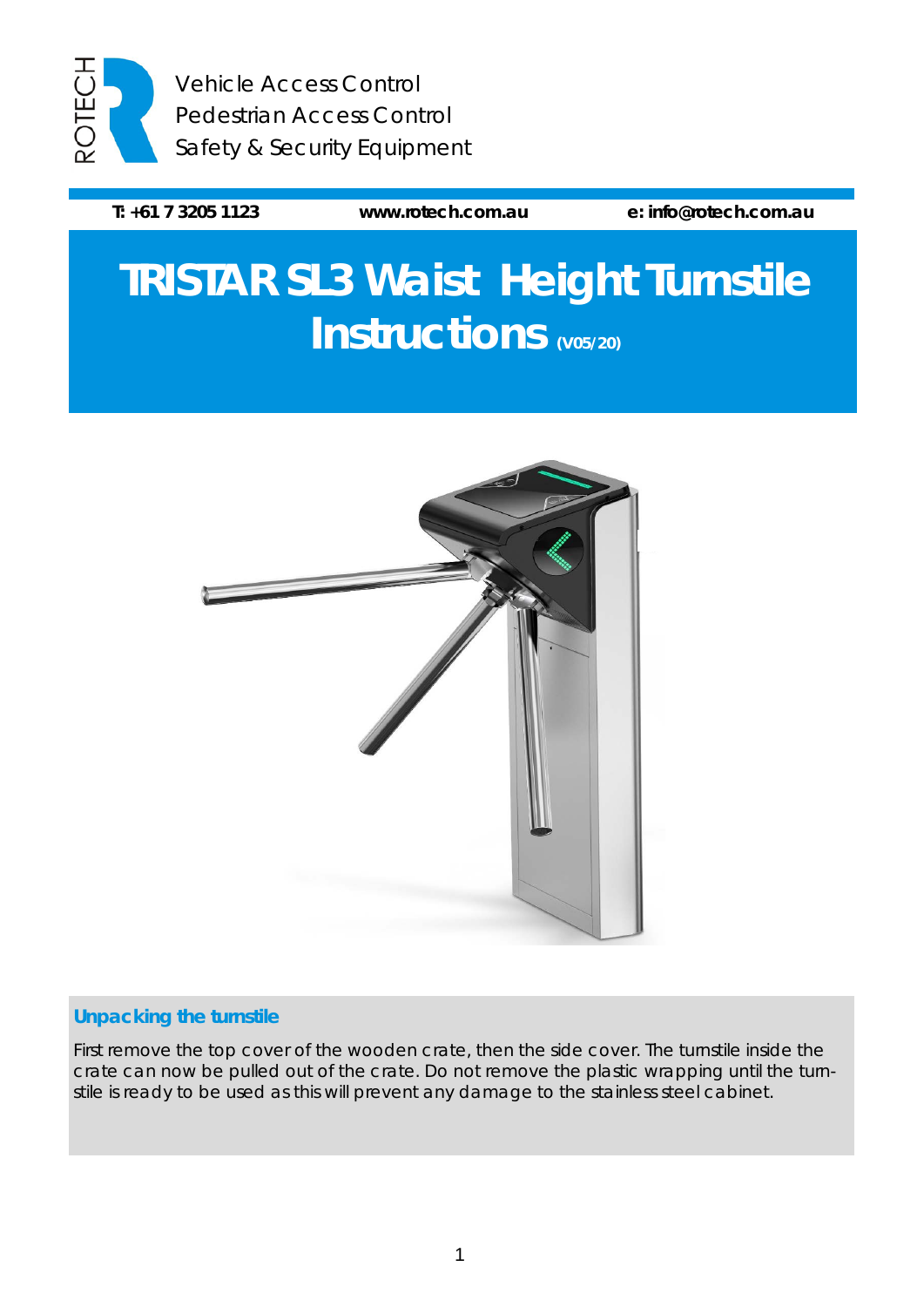#### **1. Introduction**

The TriStar SL3 automatic turnstile is designed for use in high volume traffic areas to control pedestrian traffic. Any type of access control or ticketing system can be used to activate the turnstile. The turnstile is operated using a DC brushless motor which ensures a smooth operation and the inbuilt encoder guarantees exact positioning of the arm. When connected to the fire alarm or other emergency system the active arm drops allowing fast exit from the building. During a power failure the arm drops and will automatically reposition itself when the power is restored.

| <b>Model No</b>            | TriStar SL3                            |  |
|----------------------------|----------------------------------------|--|
| <b>Throughput</b>          | 25 users per minute                    |  |
| <b>Channel width</b>       | 550-600 mm                             |  |
| Duty cycle                 | 100%                                   |  |
| <b>Operating input</b>     | Potential free N/O                     |  |
| <b>MCBF</b>                | 300 million operations                 |  |
| Safety devices             | Arm drops in emergency                 |  |
| IP rating                  | IP 55 standard                         |  |
| Signal time out            | Adjustable up to 20 seconds            |  |
| Power supply               | 220 vac + - 10%                        |  |
| Motor voltage              | $24$ vdc                               |  |
| Power consumption          | 50W                                    |  |
| <b>Working environment</b> | $-30^{\circ}$ C $\sim$ $+70^{\circ}$ C |  |
| <b>Relative humidity</b>   | 95%                                    |  |

## **2. Technical Specifications**

#### **3. Standard features**

- 3.1 Easy set up using the LED display.
- 3.2 Accurate positioning using the encoder.
- 3.3 The control panel shows the status of all key components.
- 3.4 Multiple input and output ports, can be configured to user requirements.
- 3.5 When the arm is returning to the default position it slows so that there is no mechanical force on the internal components.
- 3.6 Suitable for both Indoor and outdoor.
- 3.7 The control panel indicates the current status.
- 3.8 The rotation speed of the arm while entering the turnstile can be adjusted.
- 3.9 If the arm is forced without presenting a card the arm locks for 4 seconds.
- 3.10 The turnstile can be opened by two input signals (signals can be input by access controller, push button or other equipment).
- 3.11 Indicator lights: When the turnstile is ready to read the card, the light in the middle will be yellow. After reading card the upper blue light will come on. If someone tries to push the arm without permission, the red light will come on.
- 3.12 Single direction or bi direction is optional.
- 3.13 In an emergency or power failure the active arm will drop. The control panel can be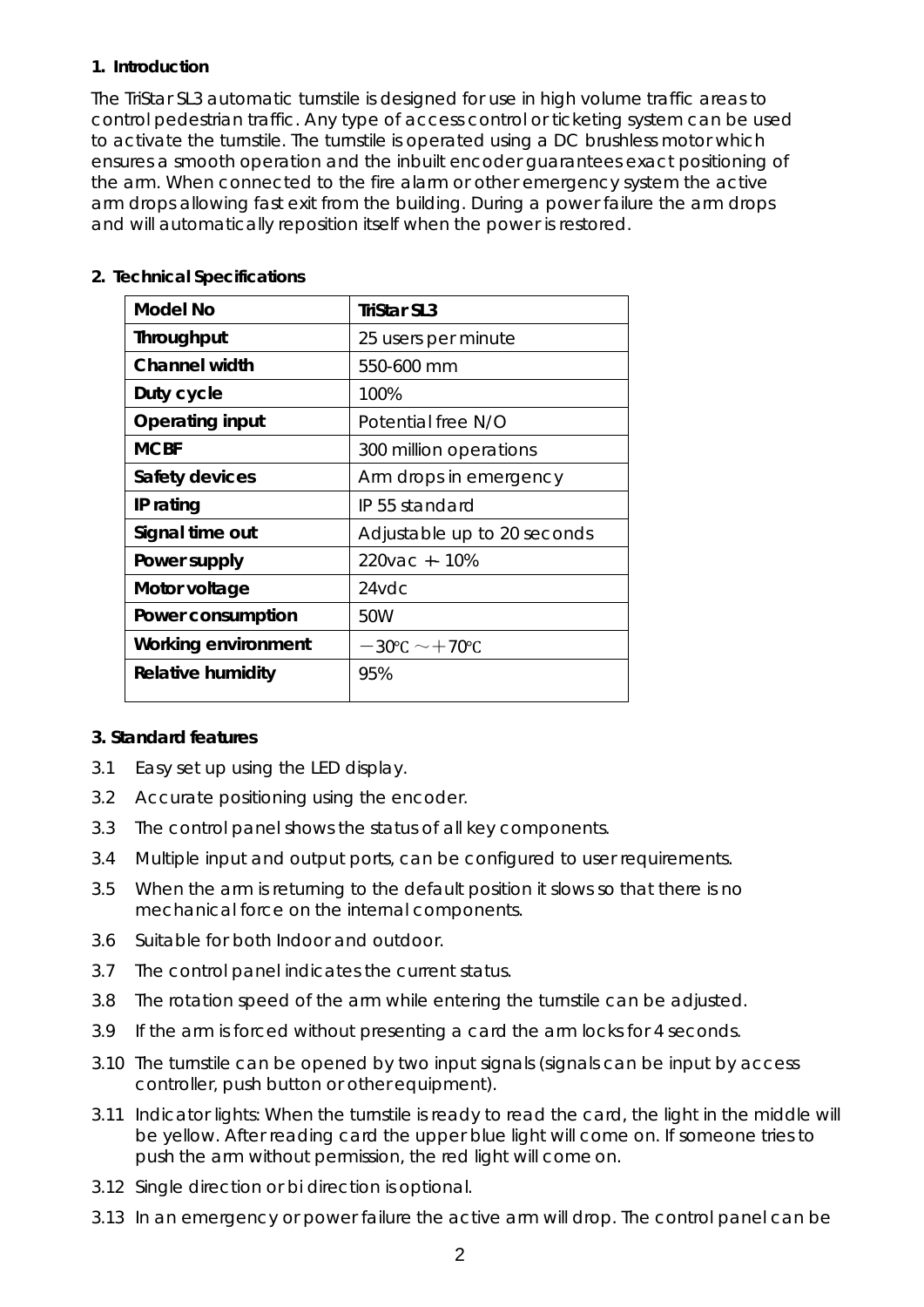connected to the fire alarm or any type of emergency input. When the power is restored or the emergency input is switched off the arm automatically returns to the default position

- 3.14 The SL3 has a memory input that remembers how many access cards have been presented and does not lock the turnstile until all users who have presented their cards have passed through the turnstile.
- 3.15 If no pedestrian passes through the turnstile after swiping their card the turnstile will return to lock mode after a pre-set time (time adjustable).

#### **4. Optional features**

- 4.1 Voice prompt and display screen available.
- 4.2 An external counter can be connected to count the number of people passing through the turnstile.
- 4.3 RS485 communication, PC command through serial port
- 4.4 Audible and / or visual alarm to indicate attempted forced entry.

#### **5. Mechanical installation**

- 5.1 The turnstile should be mounted on a smooth level surface; a concrete base is preferred especially for outdoor applications.
- 5.2 Two hold down bars are provided and these should be fixed with M12 x 100 mm expansion bolts.
- 5.3 The conduit entry can be inside the leg of the turnstile or through the cabinetwall.

## **6. Electrical Installation**

- 6.1 All electrical connections must be made by a qualified electrician in accordance with Australian wiring regulation AS/NZS 3000 2007.
- 6.2 The turnstile requires a 5 amp 240vac power supply fitted with an earth leakage unit and a suitable circuit breaker.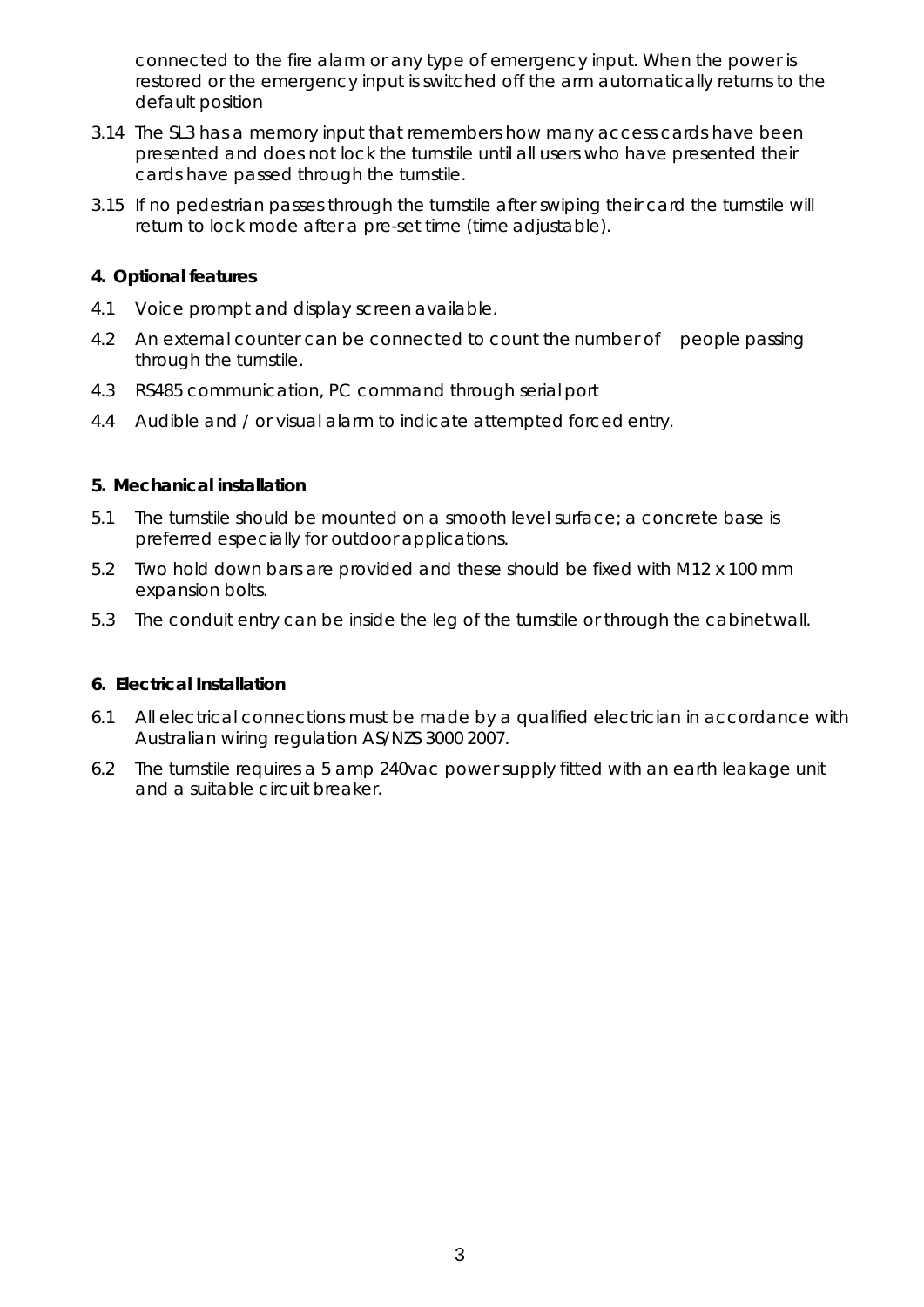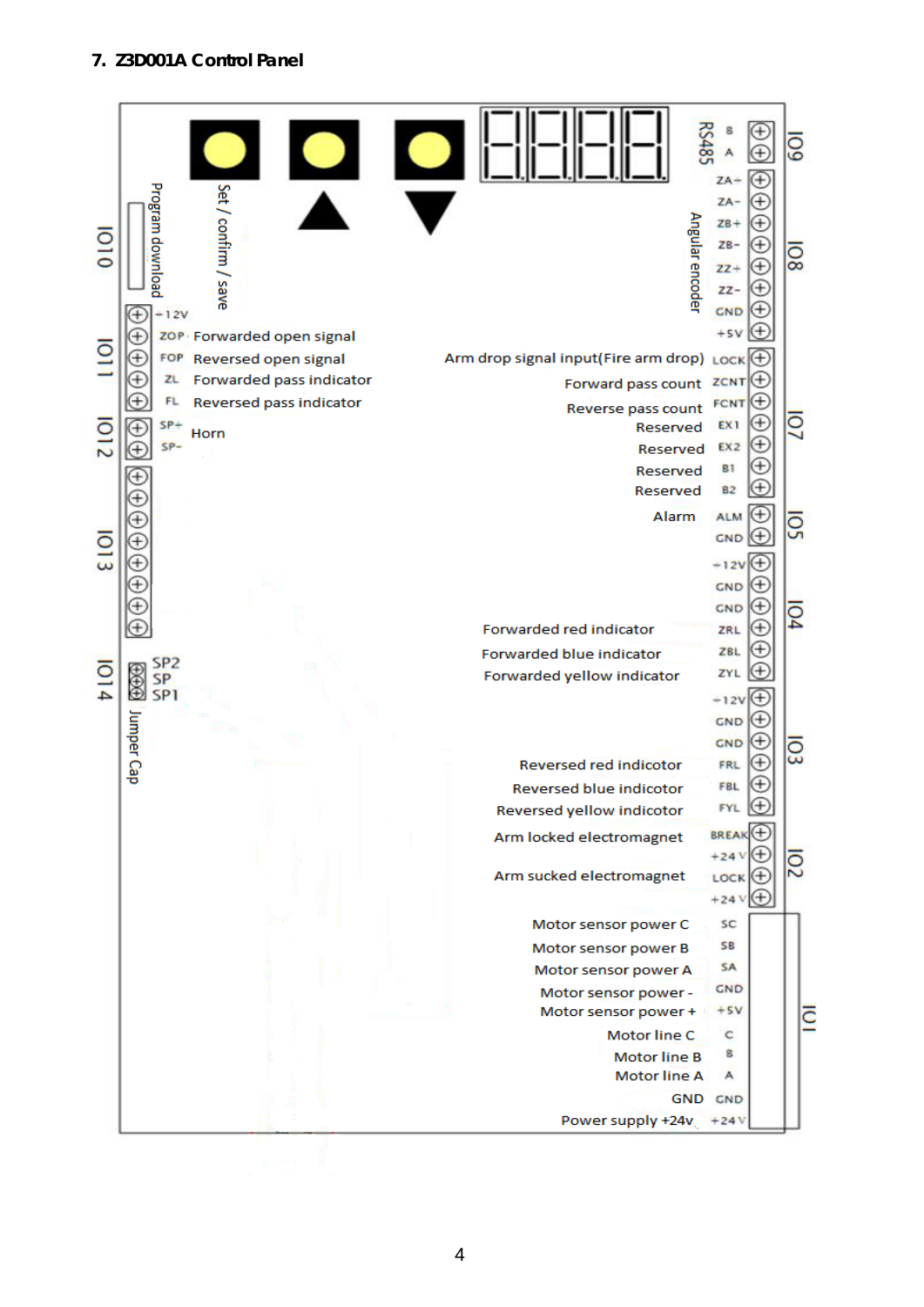## **8. Set up Instruction**

After power-up, the LED on the main board will display the version number of the current software. For example, the display shows 0-01, indicating that the current software is V01, The display will then show : 2017-12-12-10-41-30 (year, month, day, hour, minute, second). After this display the turnstile arm will automatically rotate to the normal working position after completing a self test, the turnstile is now ready set the parameters.

## **8.1 Main board control buttons and LED display**



Figure 11 Digital Tube

## **8.2 Parameter set up**

*For example:* If you wish to change parameter P-01 (counting function)

- **Press the "Set / Confirm / Save" button for 3 seconds to enter the set up mode.**
- If you change the value of the parameter to 1 by pressing the "Up" and "Down" keys, this will enable the counting function and finally press the "Set/Confirm/Save" button to save the parameter.

If you want to set other parameters, after displaying P-01, you can change the type of the parameter by "Up" and "Down".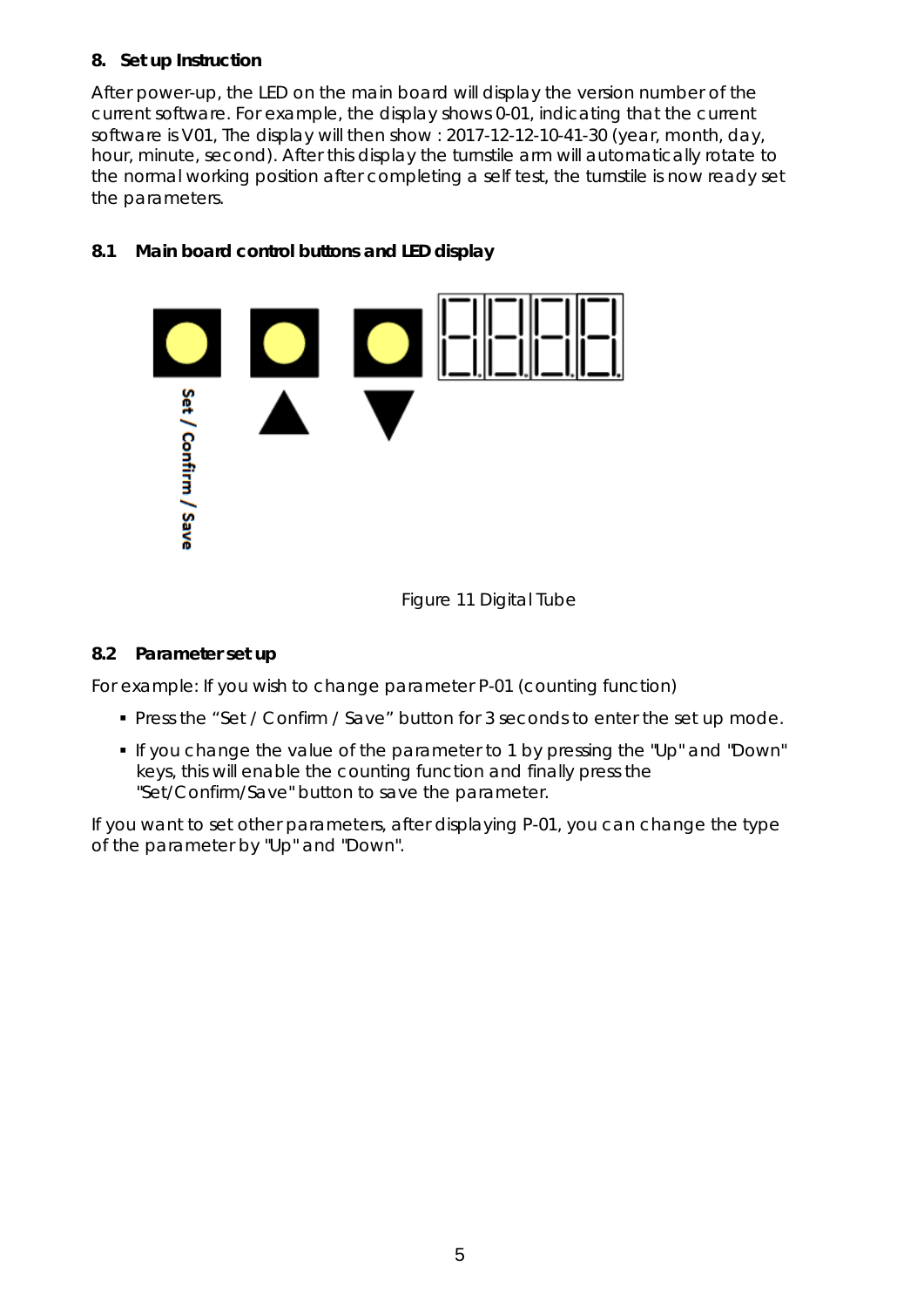| Parameter    | <b>Description</b>                                                                                                                                                                                                                                               | Value                                                                                                                 |                | Valu<br>e    |            |
|--------------|------------------------------------------------------------------------------------------------------------------------------------------------------------------------------------------------------------------------------------------------------------------|-----------------------------------------------------------------------------------------------------------------------|----------------|--------------|------------|
| $P-00$       | Example                                                                                                                                                                                                                                                          |                                                                                                                       |                |              |            |
| $P-01$       | Counting function selection                                                                                                                                                                                                                                      | $\overline{0}$                                                                                                        | <b>Disable</b> | 1            | Enable     |
| $P-02$       | To allow access in entry<br>direction                                                                                                                                                                                                                            | $\overline{0}$                                                                                                        | Disable        | $\mathbf{1}$ | Enable     |
| $P-03$       | To allow access in exit<br>direction                                                                                                                                                                                                                             | $\overline{0}$                                                                                                        | <b>Disable</b> | 1            | Enable     |
| $P-05$       | Reserved                                                                                                                                                                                                                                                         |                                                                                                                       |                |              |            |
| $P-06$       | Entry control by                                                                                                                                                                                                                                                 | $\mathbf 0$                                                                                                           | Swiping card   | 1            | Free wheel |
| $P-07$       | Exit control by                                                                                                                                                                                                                                                  | $\overline{0}$                                                                                                        | Swiping card   | 1            | Free wheel |
| P-08         | Rotation speed of arm during<br>self-check at startup                                                                                                                                                                                                            | Value is 0-100, the larger the value, faster<br>the speed, default 70                                                 |                |              |            |
| $P-09$       | Rotation speed when<br>operating the turnstile                                                                                                                                                                                                                   | Value is 0-70, default 50                                                                                             |                |              |            |
| $P-10$       | Reset speed when the bar is<br>off center                                                                                                                                                                                                                        | The value is 0-50. The larger the value, the<br>more accurate the accuracy, but the<br>greater the jitter, default 34 |                |              |            |
| $P-11$       | Speed setting after the arm<br>locked                                                                                                                                                                                                                            | The value is 0-70, default is 40                                                                                      |                |              |            |
| $P-12$       | Recovery time of the first lock<br>(recovery time of the first forced<br>lock I: the recovery time of the<br>second lock is 4 times of the first,<br>and the recovery time of the N<br>times lock is $(n-1)*4$ times of the<br>recovery time of the first lock). | Maximum value 20S, defaulted 2S                                                                                       |                |              |            |
| $P-13$       | Waiting time after swiping<br>card                                                                                                                                                                                                                               | Maximum value 20S, default 8S                                                                                         |                |              |            |
| P-14 to P-24 | Reserved                                                                                                                                                                                                                                                         |                                                                                                                       |                |              |            |
| $P-25$       | Zero setting                                                                                                                                                                                                                                                     |                                                                                                                       |                |              |            |
| $P-26$       | Program version selection                                                                                                                                                                                                                                        |                                                                                                                       |                |              |            |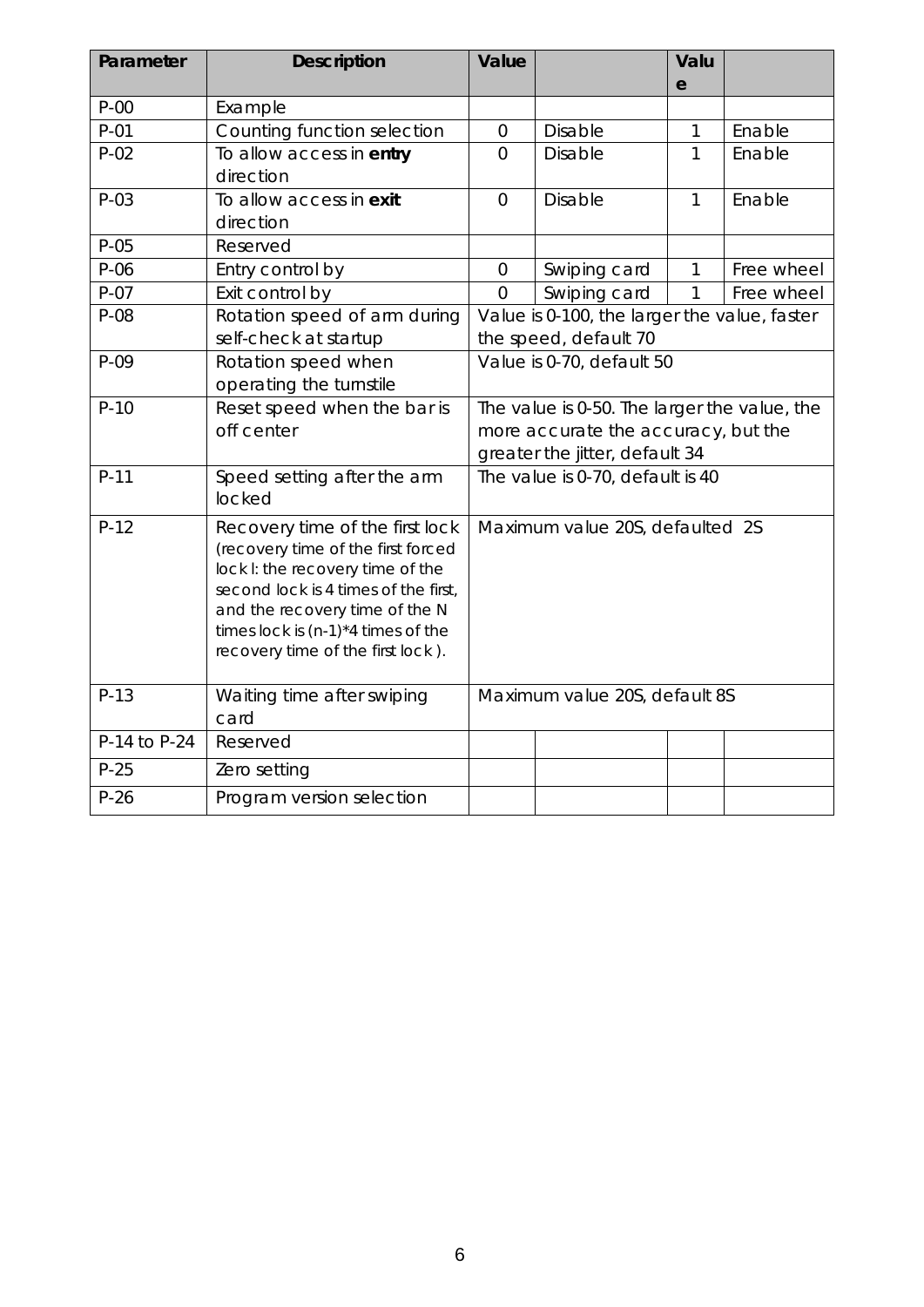## **8.3 Interface instruction**

| Interface       | <b>Name</b>                                               | Pin definition                                                                                                                                                                                                                                                                                                                                                                                 |
|-----------------|-----------------------------------------------------------|------------------------------------------------------------------------------------------------------------------------------------------------------------------------------------------------------------------------------------------------------------------------------------------------------------------------------------------------------------------------------------------------|
| IO3             | The reversed panel<br>status indicator                    | +12V -+12V output, power for indicator<br>GND - Power GND<br>GND - Power GND<br>FRL - Reversed red indicator<br>FBL - Reversed blue indicator<br>FYL - Reversed yellow indicator<br>+12V - +12V output, powering the panel status<br>indicator<br><b>GND</b><br><b>GND</b><br>FRL - status indicator red light<br>FBL - status indicator blue light<br>FYL - status indicator yellow light     |
| 104             | Forward panel status<br>indicator                         | $+12V$ -+12V output, power for indicator<br>GND - Power GND<br>GND - Power GND<br>ZRL - Forwarded red indicator<br>ZBL - Forwarded blue indicator<br>ZYL -Forwarded yellow indicator<br>+12V - +12V output, powering the panel status<br>indicator<br><b>GND</b><br><b>GND</b><br>ZRL - status indicator red light<br>ZBL - status indicator blue light<br>ZYL - status indicator yellow light |
| IO <sub>5</sub> | Alarm interface                                           | ALM -Alarm output signal<br>ALM -Alarm output signal ALM<br><b>GND</b>                                                                                                                                                                                                                                                                                                                         |
| IO7             | Forward,<br>reversed<br>counting<br>Arm drop signal input | <b>B1</b><br>-Reserved<br><b>B2</b><br>-Reserved<br>EX <sub>2</sub><br>-Reserved<br>-Reserved<br>EX <sub>1</sub><br>FCNT-Reverse pass counting<br>ZCNT-Forward pass counting<br>LOCK - Arm drop signal input (fire arm drop)                                                                                                                                                                   |
| <b>IO9</b>      | Communication<br>interface                                | 485 A<br>485 B                                                                                                                                                                                                                                                                                                                                                                                 |

## **8.4 Digital zero setting method**

- **Power on, waiting for the self-test to be completed.**
- Press the "Set/Confirm/Save" button for 3 seconds to enter the set up interface, then use the up and down keys to adjust the parameter type to "P-25", and finally press the "Set/Confirm/Save" button within 5 seconds.
- Adjust any one of the arms manually to the "closed position", the gate is automatically reset, the turnstile will use the newly set zero point after the reset.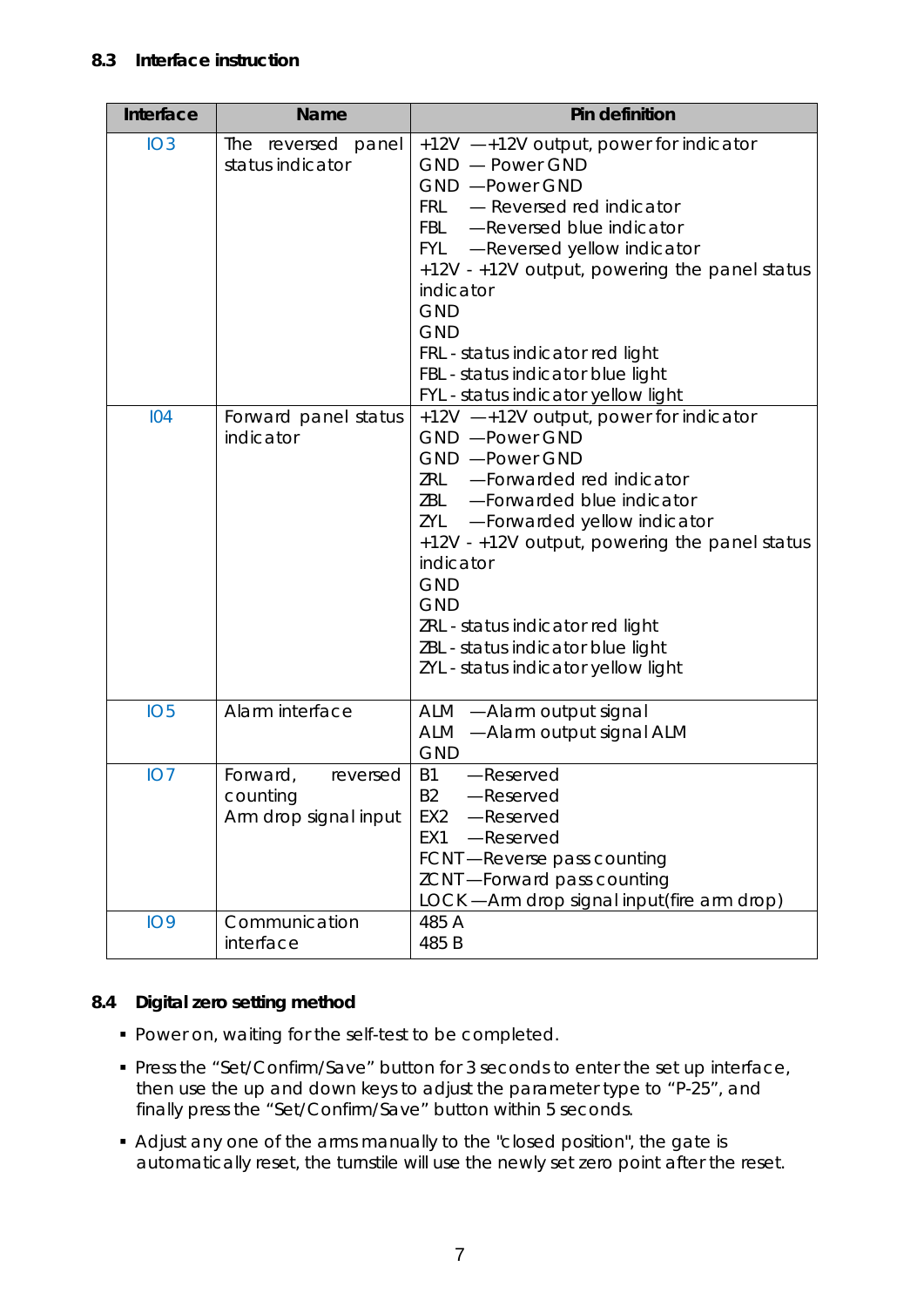## **9. Trouble shooting**

| Problem                                                                           | Action                                      |  |
|-----------------------------------------------------------------------------------|---------------------------------------------|--|
| No response when triggered                                                        | Close cover                                 |  |
| Arm is not returning to start position                                            | Check cam for wear if OK add lubricant      |  |
| Arm is slow returning to start position                                           | Adjust tension springs                      |  |
| Emergency arm drop off not working or arm<br>won't lock in position when power on | Adjust the position of the release solenoid |  |
| Arm does not automatically lock in position                                       | Adjust position of photocell on disc.       |  |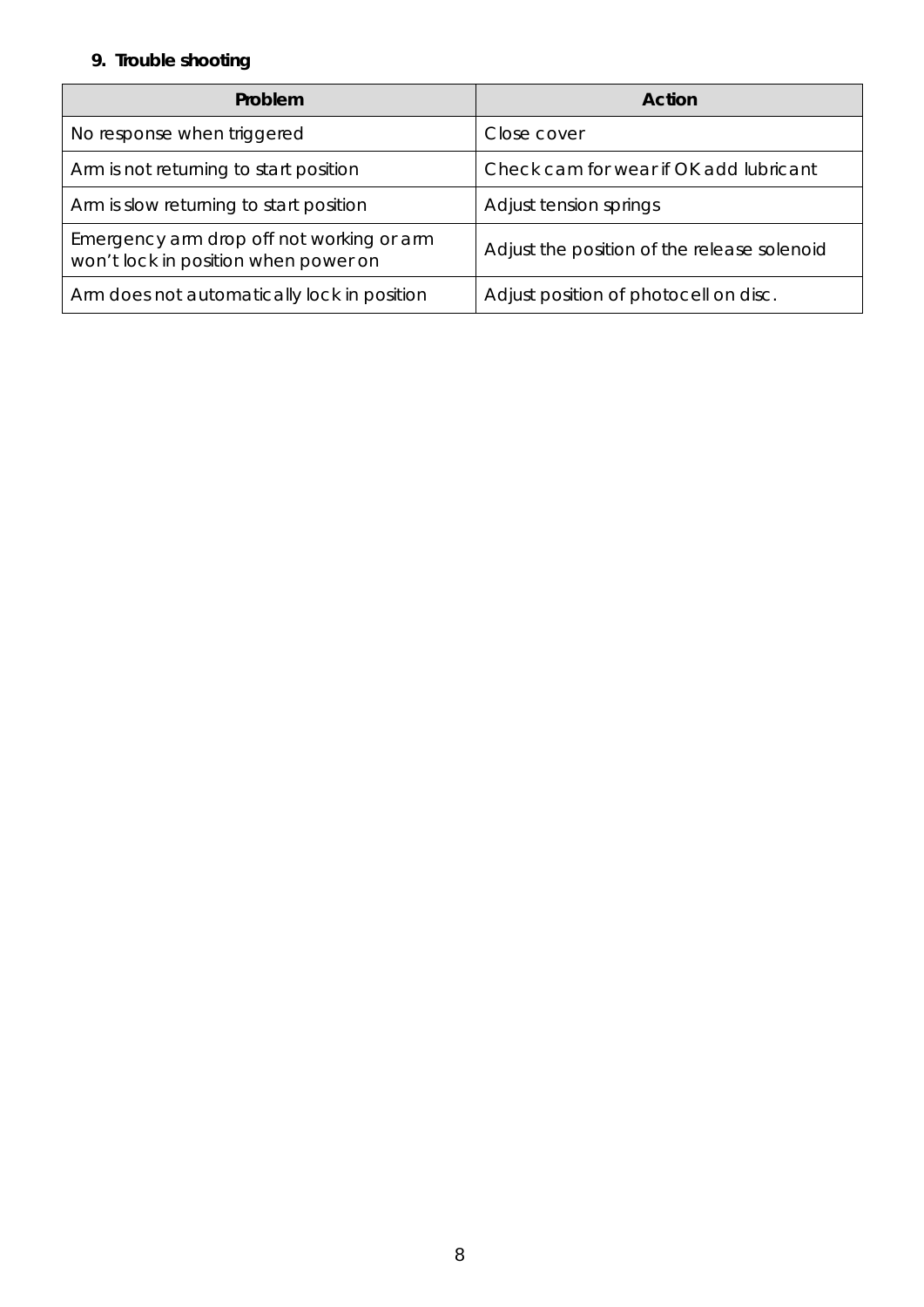**Turnstile SL3 Dimensions**



**NOTE:** The concrete pad should be 20Mpa (min) 150 mm thick, cured for 7 days on a suitably compacted foundation. Hold down anchors (4) to be 12mm dia x 100mm into the concrete.

## **Cleaning and Maintenance of Stainless steel cabinet**

Initial cleaning, wipe down exterior surfaces with thinners, then polish with stainless steel polish

If outdoor polish every 3 months

In wet environments (daily cleaning with water) polish every 4 weeks to prevent "tea staining"

Polish every week if salt spray present